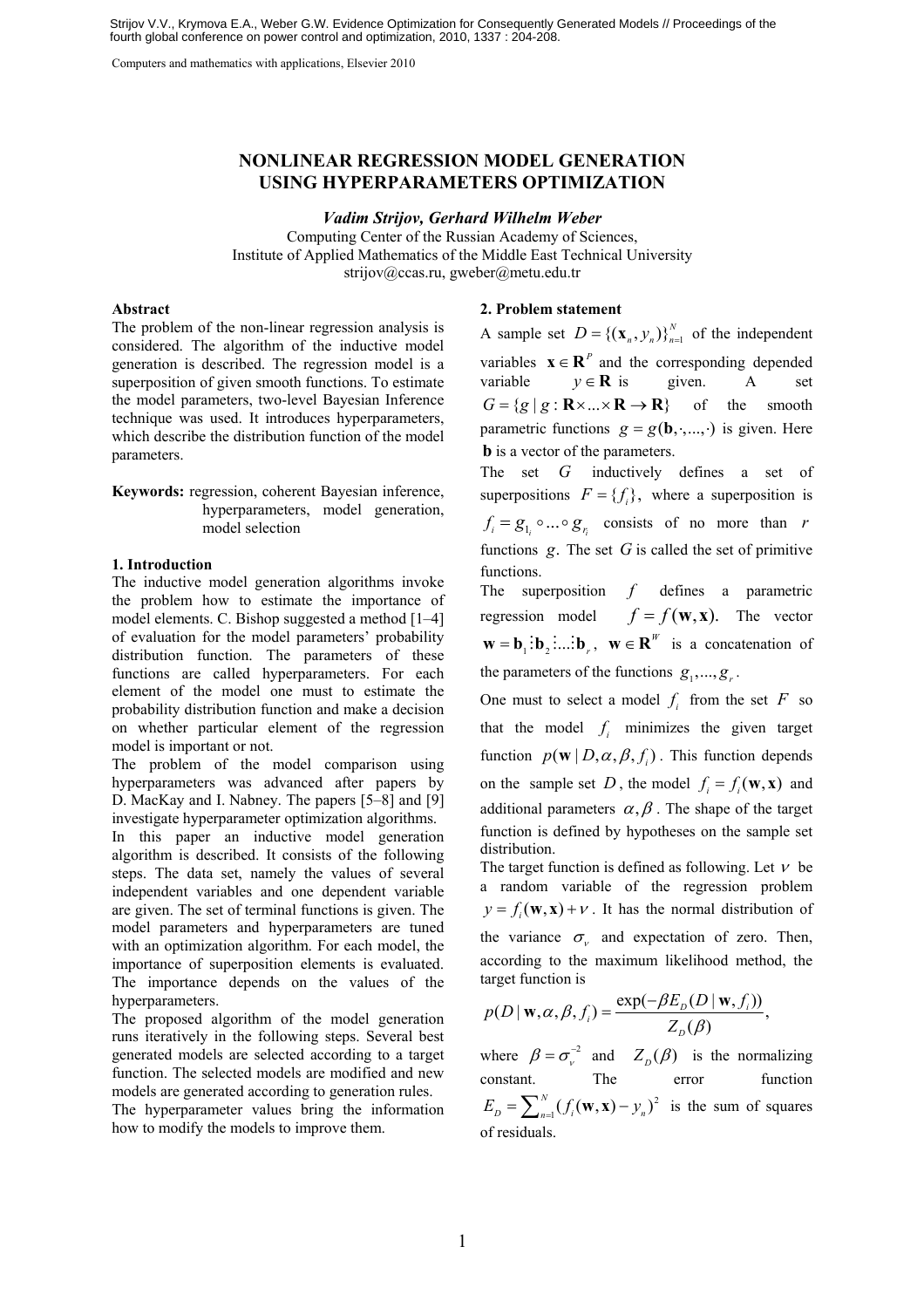The model parameters  $\mathbf{w}^{\text{MP}}$ , which brings the maximum to the target function are called the most probable parameters.

#### **3. Inductive model generation**

The models are generated with the set of the primitive functions *G* as following. The indices *v* of the functions  $g_{y}$  are in the set  $V = \{1, ..., V\}$ . The mapping  $i:V^r \to A$  is given. The elements  $A_i \in A$  are the every admissible combinations of *K* from *V*, where  $K = 1, ..., r$ . The elements of the set  $A = \{a_k(k)\}$  have the indexes  $k = 1, ..., K_k$ . Since  $a \in V$ , the elements  $a<sub>i</sub>(k)$  correspond to the functions  $g_y \in G$ . For each  $A_i$  consider the set of the incidence matrices  $\rho_i(A)$ ,  $i \in \mathbb{N}$ . The index *i* of the matrix  $\rho$  defines a unique superposition  $f_i$ of the functions *g*; denoted as  $\rho_i = \rho_i(A_i)$ . The number of the elements of this superposition equals *K*<sub>1</sub>. The incidence matrix  $\rho_i$ : {1,...,  $K_i$ }<sup>2</sup>  $\rightarrow$  {0,1} defines the oriented graph and the superposition  $f_i$ . The superposition is called acceptable if the following conditions are held.

1. The oriented graph  $\rho_i$  is acyclic.

2. The oriented graph is one-connected, subject to  $\sum_{l=1}^{K_i} \sum_{k=1}^{K_i} \rho_i(l, k) = \sum_{k=1}^{K_i} s(a_i(k)),$  where  $s = s(v)\sqrt{a^2 + b^2}$  is the number of arguments of the function  $g_y$ . The number of ones in the matrix  $\beta$  equals the overall number of arguments of the superposition  $f_i$ .

3. The number of arguments of every element of the superposition is equal to the number of arguments of the corresponded primitive function

 $\sum_{i=1}^{K_i} \rho_i(l, k) = s(a_i(k))$  for each  $k = 1, ..., K_i$ . The number of oriented graph's vertices adjoined to the *k* -th node is the number  $s(a(k))$  of arguments of the function  $g_v$ , where  $v = a_k(k)$ .

# **4. Estimation of the model hyperparameters**

Consider the set of the competitive models  $f_1, \ldots, f_M$ . When the data *D* have come, the posterior probability  $P(f_i | D)$  of the model could be defined with the Bayes theorem

$$
P(f_i | D) = \frac{p(D | f_i)P(f_i)}{\sum_{j=1}^{M} p(D | f_j)P(f_j)},
$$

where  $p(D|f_i)$  are predictions, which model can make about the data :

$$
p(D | f_i) = \int p(D | \mathbf{w}, f_i) p(\mathbf{w} | f_i) d\mathbf{w}.
$$

It is called the evidence of the model. The posterior probability of the parameters **w** of the model  $f_i$ , given sample set  $D$ , equals

$$
p(\mathbf{w} | D, f_i) = \frac{p(D | \mathbf{w}, f_i) p(\mathbf{w} | f_i)}{p(D | f_i)},
$$
 (\*)

where  $p(\mathbf{w} | f)$  is the prior probability of the parameters of the initial distribution. And

 $p(D | \mathbf{w}, f_i)$  is the likelihood function of the model parameters.

Introduce the regularization parameter  $\alpha$ . It controls how well the model fits the data. The probability of the parameters given hyperparameter  $\alpha$  equals

$$
p(\mathbf{w} \mid \alpha, f_i) = \frac{\exp(-\alpha E_{\mu}(\mathbf{w} \mid f_i))}{Z_{\mu}(\alpha)},
$$

where  $\alpha$  corresponds to the inverse variance of parameters  $\alpha = \sigma_w^{-2}$ . And  $Z_w$  is the normalizing constant. The requirements to small parameter values suggest the normal posterior distribution with zero-mean. For the given values of the hyperparameters  $\alpha$  and  $\beta$  the equation (\*) for the given model  $f_i$  will be

$$
p(\mathbf{w} | D, \alpha, \beta, f_i) = \frac{p(D | \mathbf{w}, \beta, f_i) p(\mathbf{w} | \alpha, f_i)}{p(D | \alpha, \beta, f_i)} =
$$
  

$$
\frac{\exp(-S(\mathbf{w} | f_i))}{Z_s(\alpha, \beta)}, \text{ where } S(\mathbf{w} | f_i) = \alpha E_w + \beta E_D
$$

and  $Z<sub>s</sub>$  is the normalizing constant. Consider an iterative algorithm to estimate the optimal values of the parameters **w** and the hyperparameters  $\alpha, \beta$ , given model  $f_i$ . One must to find the values of the hyperparameters, which bring maximum to the posterior probability of the parameters and then execute the other calculations include probability of the parameters given data with fixed values of the hyperparameters.

To specify the posterior probability  $p(D | w, \alpha, \beta)$ , which uses the posterior distribution of parameters, one must to approximate the error function  $S(\bf{w})$ with the second degree Taylor series:

$$
S(\mathbf{w}) \approx S(\mathbf{w}^{\text{MP}}) + 2^{-1}(\mathbf{w} - \mathbf{w}^{\text{MP}})A(\mathbf{w} - \mathbf{w}^{\text{MP}}),
$$